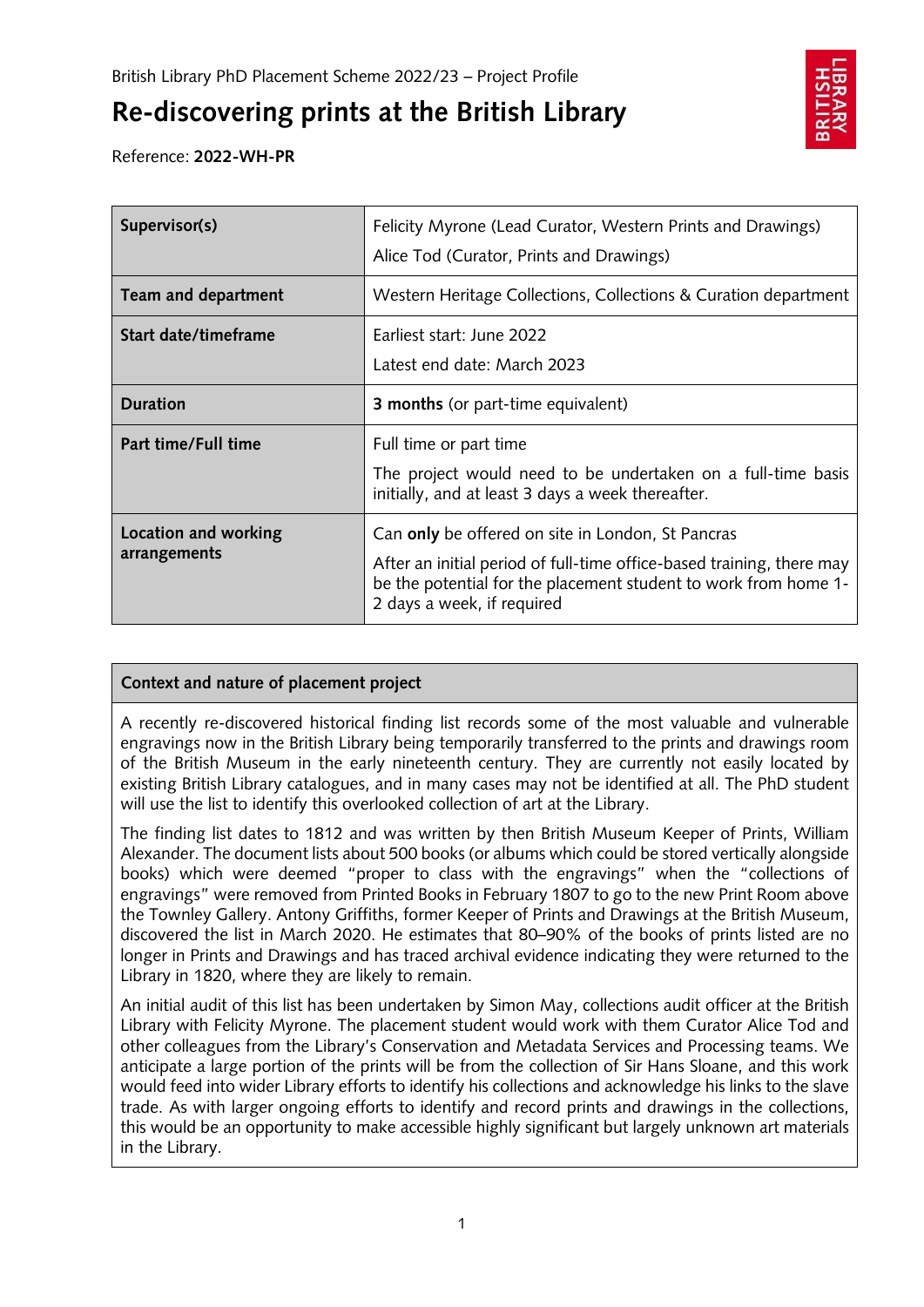#### **Tasks and outcomes**

The primary focus of the placement will be to physically examine the library's copies of the works in the 1812 list, recording information which will be used to enhance their discoverability on 'Explore the British Library' and working with colleagues to ensure their security for posterity.

Typical tasks will include:

- Examining the works and counting and numbering their plates.
- Adding previously unrecorded information to an Excel spreadsheet. This may include their condition, any signs of mutilation, signs of ownership and of use, and previous shelfmarks.
- Working with relevant colleagues to oversee any necessary processes such as stamping and boxing.
- Drafting a report on the scope of this part of the collection and what physical evidence remains of its previous history.

Optional tasks, depending on the student's interests, may include:

- Recording further information in an Excel spreadsheet which can be used to enhance the records in due course, such as printmakers, artists, publishers, titles, mediums, dates and subjects of plates.
- Conducting archival research on the acquisition of the prints and their movement within the Museum and Library.

We would also encourage the student to engage in supervised social media activity. They could, for example, guest host the [BL prints Twitter account](https://twitter.com/bl_prints) and write at least one post for the [Untold Lives](https://blogs.bl.uk/untoldlives/) [blog.](https://blogs.bl.uk/untoldlives/)

The main outcome for the project will be an audit for internal use of the current location and condition of the prints.

## **Training and development opportunities**

PhD placement students are welcome to access a wide range of workshops, talks and training available at the Library. Supervisors will offer advice on which opportunities may be of particular relevance. Depending on availability, these wider training opportunities may include, for example, the Digital Scholarship Training Programme, Cultural Property Training, Research Roundtables, Business & IP Centre workshops and staff talks.

In addition, this particular PhD placement will provide opportunities to:

- Apply research skills for a practical purpose that supports the needs of a national library.
- Handle collection items.
- Identify and describe a wide range of prints, in different media and dating from the 16th to the 18th centuries.
- Develop knowledge of historic prints, print collecting and the history of the Library collections.
- Create and enrich MARC catalogue records via an Excel spreadsheet.
- Take part in daily curatorial life at the Library, attending staff meetings, training courses etc. as appropriate.
- Write for a broad public audience.
- Use social media to engage audiences in research.